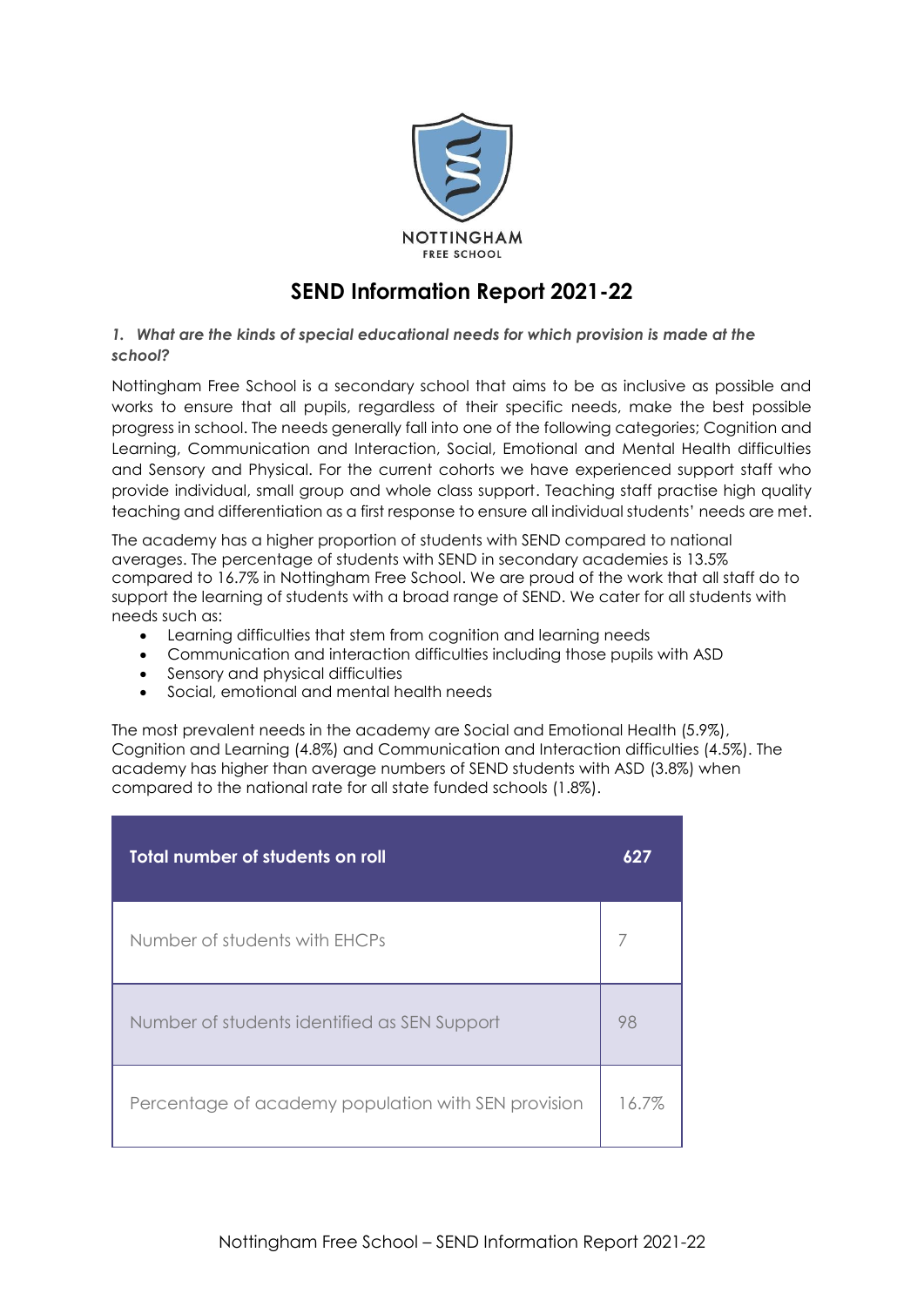# *2. What are the school's policies for the identification and assessment of pupils with special educational needs?*

At Nottingham Free School children are identified as having SEND (special educational needs or disabilities) through a variety of ways including the following:-

- Liaison with primary school
- Child performing significantly below age expected levels despite intervention
- Concerns and information raised by parents/carers
- Concerns and information raised by class teachers or support staff

Where a pupil is not making adequate progress, teachers, the SENDCO (special educational needs and disabilities coordinator) and parents/carers collaborate on problem solving, planning, support and teaching strategies for individual pupils. External agencies may be involved to support this process.

On entry to Nottingham Free School all students will be assessed using a series of curriculum baseline tests and a dyslexia screening test. The dyslexia screening is a series of short tests designed to highlight strengths and weaknesses in a range of areas. If deemed necessary this can then lead to a more detailed assessment which will inform teaching strategies.

If you think your child may have special educational needs firstly contact your child's tutor or the SENDCO, Jodie Harnan.

# *3. What are the school's policies for making provision for pupils with special educational needs whether or not pupils have EHC Plans?*

# *(a) How does the school evaluate the effectiveness of its provision for such pupils?*

At Nottingham Free School we regularly monitor the effectiveness of the provision through provision mapping, tracking progress and pupil progress meetings. Class teachers and the Learning Support Department conduct ongoing assessments. We also meet regularly with parents and children at our student review days, parent evenings and planned review meetings with parents and outside agencies.

# *(b) What are the school's arrangements for assessing and reviewing the progress of pupils with special educational needs?*

Nottingham Free School staff make ongoing assessments throughout the year, with achievement coordinators, pastoral leaders, curriculum leaders and SENDCO regularly tracking pupil progress. Feedback on pupil progress is via termly data reports, parent's evenings and student review days. Parents can contact either the tutor or the SENDCO at any time to discuss their child's progress.

#### *(c) What is the school's approach to teaching pupils with special educational needs?*

Every effort will be made to educate pupils with SEND alongside their peers in a mainstream classroom setting. If the teaching of a pupil with SEND alongside their peers is not possible, then the SENDCO will consult with the child's parents for other flexible arrangements to be made. Within class, the child's subject teacher will take steps to provide differentiated learning opportunities that will aid the pupil's academic progression. The SENDCO will be consulted as needed for support and advice and may wish to observe the pupil in class. Parents will be informed fully of every stage of their child's development and the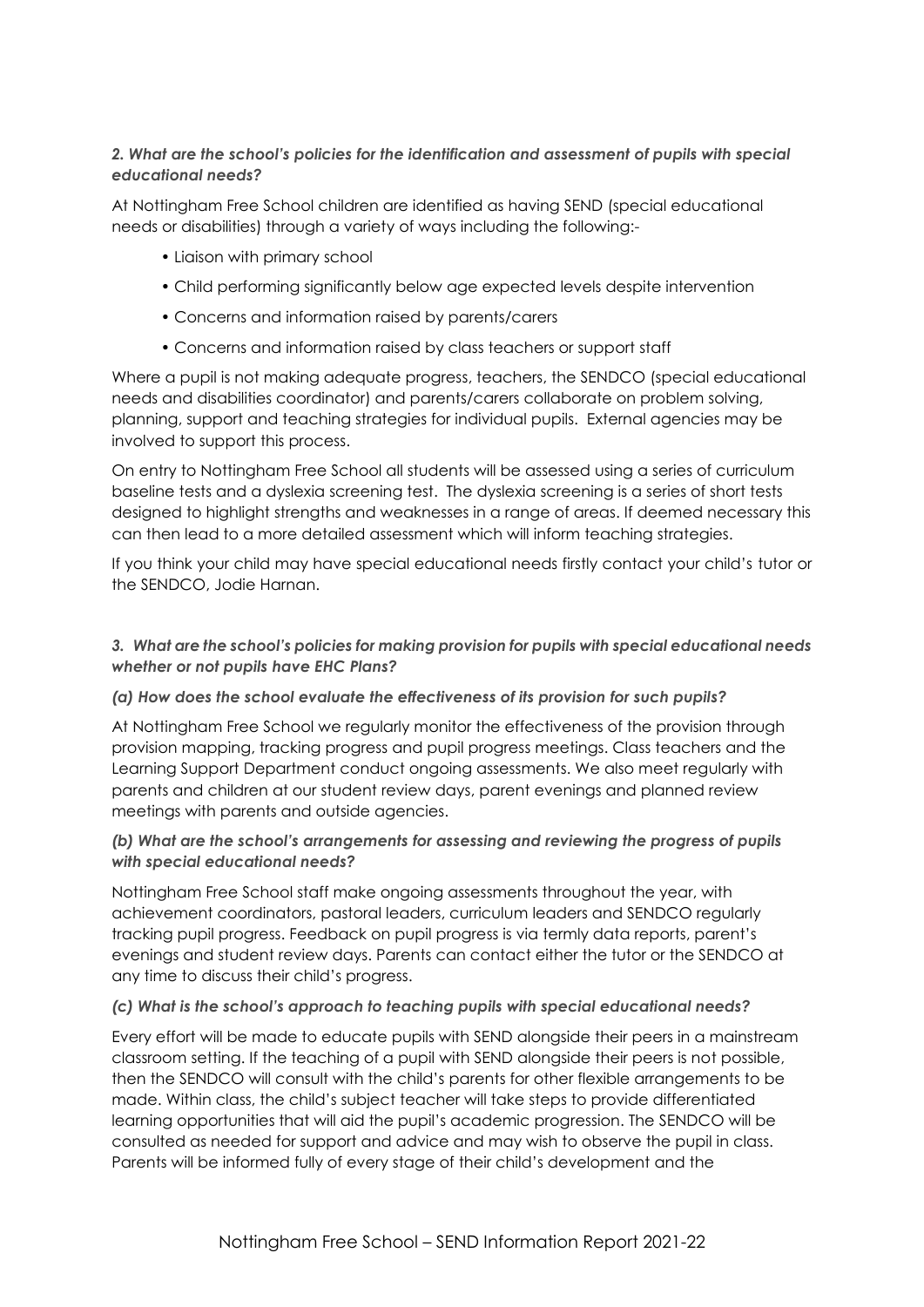circumstances under which they are being monitored. They are encouraged to share information and knowledge with the school.

In order for staff to provide quality teaching for all students they must be appropriately trained. Teaching and support staff are provided with relevant training in a variety of SEND areas including those related to mental health and anxiety. These particular sessions were relevant to the current cohort and allowed staff to gain knowledge and understanding of these issues, enhancing their teaching of students with SEND. In addition to this, staff are informed of all relevant information and support strategies to effectively teach individual students with SEND. Outside agencies also provide training for a key group of staff when a student requires this.

# *(d) How does the school adapt the curriculum and learning environment for pupils with special educational needs?*

All students in Nottingham Free School are placed into appropriate classes according to their profile on entry. All teachers are expected to differentiate their teaching to match individual needs within each lesson. Further strategies to ensure children can access the curriculum include:

• Keeping staff fully informed of the special educational needs of any pupils in their charge including sharing progress reports, medical reports and teacher feedback.

• Providing regular CPD opportunities for staff in all departments on the subject of SEND and SEND teaching. School staff are then able to keep up to date with teaching methods aiding the progress of all pupils including those with SEND.

• Using in-class provisions and TA support effectively to ensure that the curriculum is differentiated where necessary.

• Implementing Individual access arrangements for informal assessments and external examinations.

# *(e) What additional support for learning is available to pupils with special educational needs?*

Where it is determined that a pupil does have SEND, parents will be formally advised of this and the decision will be added to the pupil's records. The aim of formally identifying a pupil with SEND is to help school ensure that effective provision is put in place and so remove barriers to learning. The support provided consists of a four – part process:

- Assess
- Plan
- Do
- Review

This is an ongoing cycle to enable the provision to be refined and revised as the understanding of the needs of the pupil grows. This cycle enables the identification of those interventions which are the most effective in supporting the pupil to achieve good progress and outcomes.

# **Assess**

This involves clearly analysing the pupil's needs using the class teacher's assessment and experience of working with the pupil, details of previous progress and attainment,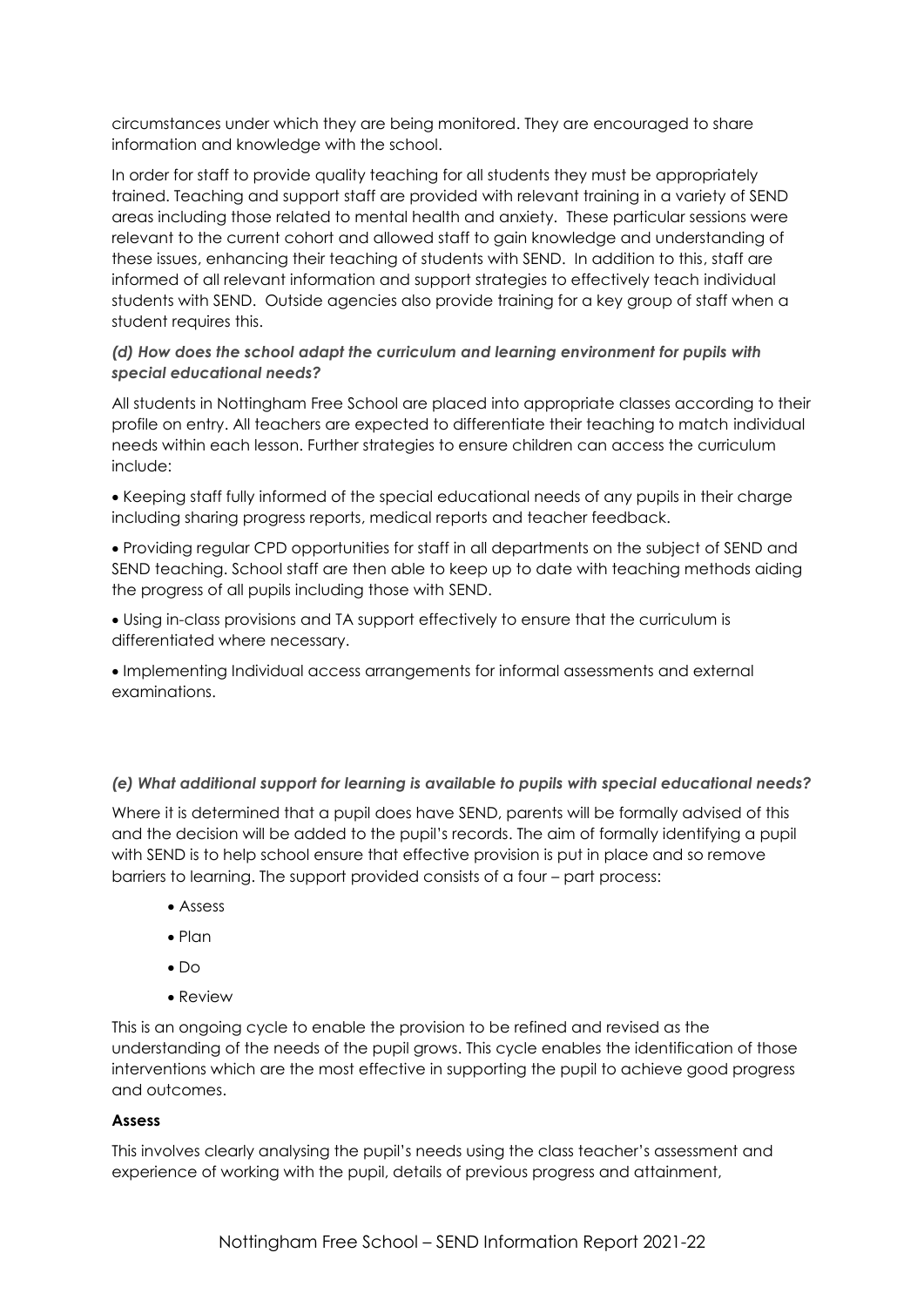comparisons with peers and national data, as well as the views and experience of parents. The pupil's views and where relevant, advice from external support services will also be considered. Any parental concerns will be noted and compared with the school's information and assessment data on how the pupil is progressing. This analysis will require regular review to ensure that support and intervention is matched to need, that barriers to learning are clearly identified and being overcome and that the interventions being used are developing and evolving as required. Where external support staff are already involved their work will help inform the assessment of need. Where they are not involved they may be contacted, if this is felt to be appropriate, following discussion and agreement from parents.

#### **Plan**

Planning will involve consultation between the teacher, SENDCO and parents to agree the adjustments, interventions and support that are required; the impact on progress, development and or behaviour that is expected and a clear date for review. Parental involvement may be sought, where appropriate, to reinforce or contribute to progress at home. All those working with the pupil, including support staff will be informed of their individual needs, the support that is being provided, any particular teaching strategies/approaches that are being employed and the outcomes that are being sought.

# **Do**

The class teacher remains responsible for working with the child on a day-today basis. They will retain responsibility even where the interventions may involve group or one-to-one teaching away from the main class teacher. They will work closely with teaching assistants and /or relevant specialist staff to plan and assess the impact of support and interventions and links with classroom teaching. Support with further assessment of the pupil's strengths and weaknesses, problem solving and advising of the implementation of effective support will be provided by the SENDCO.

#### **Review**

Reviews will be undertaken in line with agreed dates. The review process will evaluate the impact and quality of the support and interventions. It will also take account of the views of the pupil and their parents. The class teacher, in conjunction with the SENDCO will revise the support and outcomes based on the pupil's progress and development making any necessary amendments going forward, in consultation with parents and the pupil. Parents will be provided with clear information about the impact of support to enable them to be involved in planning the next steps. If a child has lifelong or significant difficulties they may undergo a Statutory Assessment Process which is usually requested by the school but can be requested by a parent. This will occur where the complexity of need or a lack of clarity around the needs of the child are such that a multi-agency approach to assessing that need, to planning provision and identifying resources, is required. The decision to make a referral for an Education, Health and Care Plan will be taken at a progress review. The application for an Education, Health and Care (EHC) Plans will combine information from a variety of sources including:

- Parents
- Teachers
- SENDCO
- Social Care
- Health professionals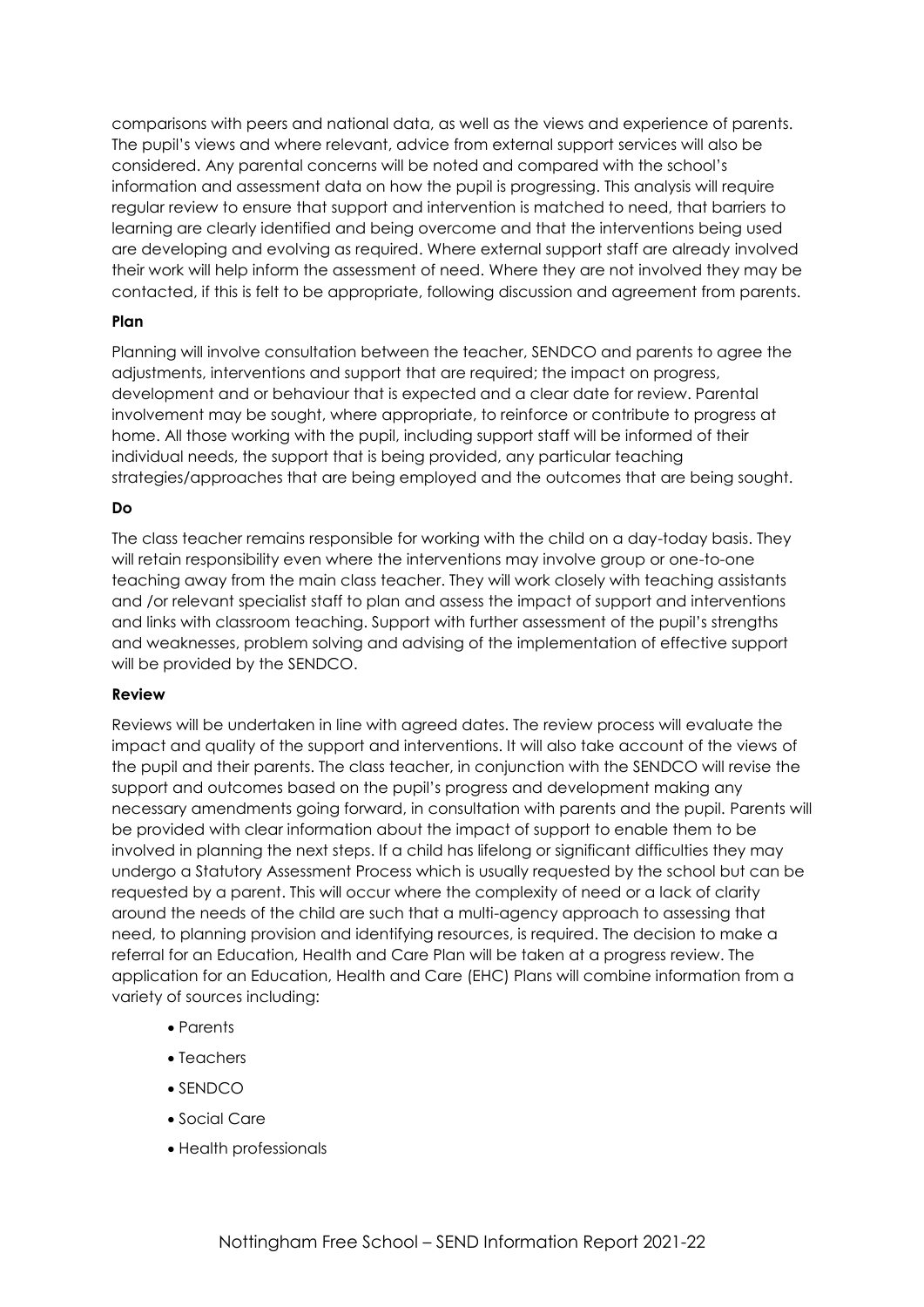Information will be gathered relating to the current provision provided, action points that have been taken, and the preliminary outcomes of targets set. A decision will be made by a group of people from education, health and social care about whether or the child is eligible for an EHC Plan. Parents have the right to appeal against a decision not to initiate a statutory assessment which may lead to an EHC Plan.

The school has links with external support services in order to fully support our SEND pupils and aid school inclusion. The following services will be involved as and when is necessary:

- School nurse
- Community Paediatrician
- Psychiatric services
- Occupational Health
- Physiotherapy
- Parent Partnership
- Early Help Unit
- Educational Welfare Support Service (EWO)
- Schools and Families Support Services
- Behaviour Support Team
- Autism Team
- Learning Support Team
- Sensory and Physical Team
- Community Educational Psychology Service

# *(f) How does the school enable pupils with special educational needs to engage in the activities of the school (including physical activities) together with children who do not have special educational needs?*

All children, regardless of need, are encouraged to get involved with activities outside the classroom, including school trips. Students at Nottingham Free School in Key Stage 3 and 4 attend enrichment activities of their choice a week and are supported as necessary. Reasonable adjustments are also made to ensure children can fully participate in all school visits including work. This may involve additional TA support or alternative arrangements to support their involvement.

# *(g) What support is available for improving the emotional, mental and social development of pupils with special educational needs?*

Nottingham Free School's pastoral system is organised in to year teams which consists of a Heads of Year and a team of tutors. The pastoral team holds regular meetings when pastoral issues are discussed. As part of the pastoral curriculum, pupils attend morning tutor sessions for registration and take part in activities including those designed to develop positive mental health.

We try to support the emotional and social development of all our pupils, including those with SEND. A programme of social and emotional education through Personal, Social and Health Education (PSHE) is taught weekly which covers a range of issues including mental and physical health.

However, for those children who find aspects of this difficult we offer an in-school Student Welfare Support system, alongside supported lunchtime and break times. If further social/emotional support is required, this can be arranged through the Student Welfare Officer, Head of Year or SENDCO and may take the form of discussions with school staff or a referral for counselling by an outside agency such as Kooth. Where appropriate, we work with parents to get support from external agencies, including the Parent Support Adviser, Family Support Worker or Child and Adolescent Mental Health Service.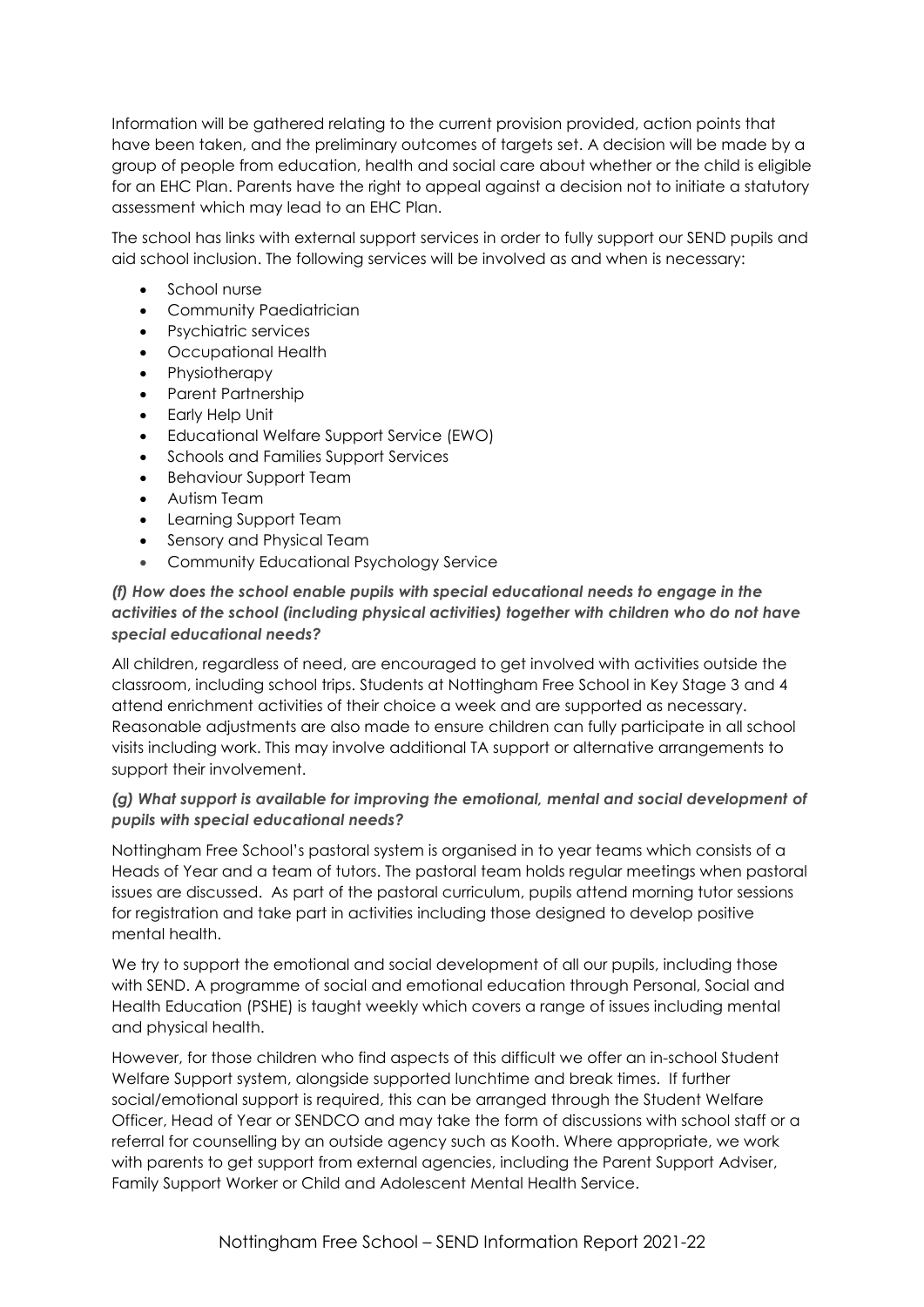One of our teaching assistants is trained as an ELSA. ELSAs are Emotional Literacy Support Assistants who have received additional training from educational psychologists and from whom they receive ongoing supervision following training. Their role is to support young people in school to understand and manage their own emotions whilst respecting the feelings of those around them.

The equivalent of one day per week will be dedicated to the ELSA supporting selected students for a course of sessions lasting for one hour a week for approximately a half term.

#### *4. What is the name and contact details of the SEND co-ordinator?*

Staff expertise and who parents can contact for further information:

An on –going programme of training is in place to ensure that all teachers and support staff have appropriate skills and knowledge to support provision for students with SEND.

Recent training has been facilitated by Speech and Language Therapy, Teachers of the Visually impaired, Teachers of the Hearing Impaired, Police, National Autistic Society, the Behaviour Support Team, Travel training, Local Authority Autism Team and Educational Psychologist.

Our SENDCo actively engages in a range of opportunities to share best practice and keep abreast of current local and national initiatives and policy to support students with SEND. Teaching staff seek support and guidance from the SENDCo and Learning Support team as required.

The academy also seeks advice and guidance from the local authority and other relevant agencies to help school staff meet the needs of your child to review, evaluate and develop provision for students who have the most complex needs.

We have staff with specialized expertise, qualifications and experience including:

**Mrs. J. Harnan** – the SENDCo at the Nottingham Free School is a qualified secondary teacher with a background in supporting SEND students for over 8 years. She completed her SENDCo National Award for SENCo PG Cert from the Nottingham Trent University in 2020.

She can be contacted by telephone at school on 0115 896 4949 or by email: jharnan@nottinghamfreeschool.co.uk

Teaching Assistants with specialist qualifications in supporting students with autism such as the Autism Education Trust's 'Leading Good Autism Practice'

Staff/mentors trained to use restorative approaches to manage conflict with several staff trained as Mental Health First Aiders.

A set team trained annually in de-escalation and positive intervention techniques.

**Mrs. Karen Wyeld** – SEND Governor

**Mrs. Kay Cockayne** – is the team's SEN Administration Support.

*5. Information about the expertise and training of staff in relation to children and young people with special educational needs and about how specialist expertise will be secured.* 

The SENDCO attends all relevant, up to date training (including statutory national qualifications) on a regular basis. All Teaching Assistants attend in school continuing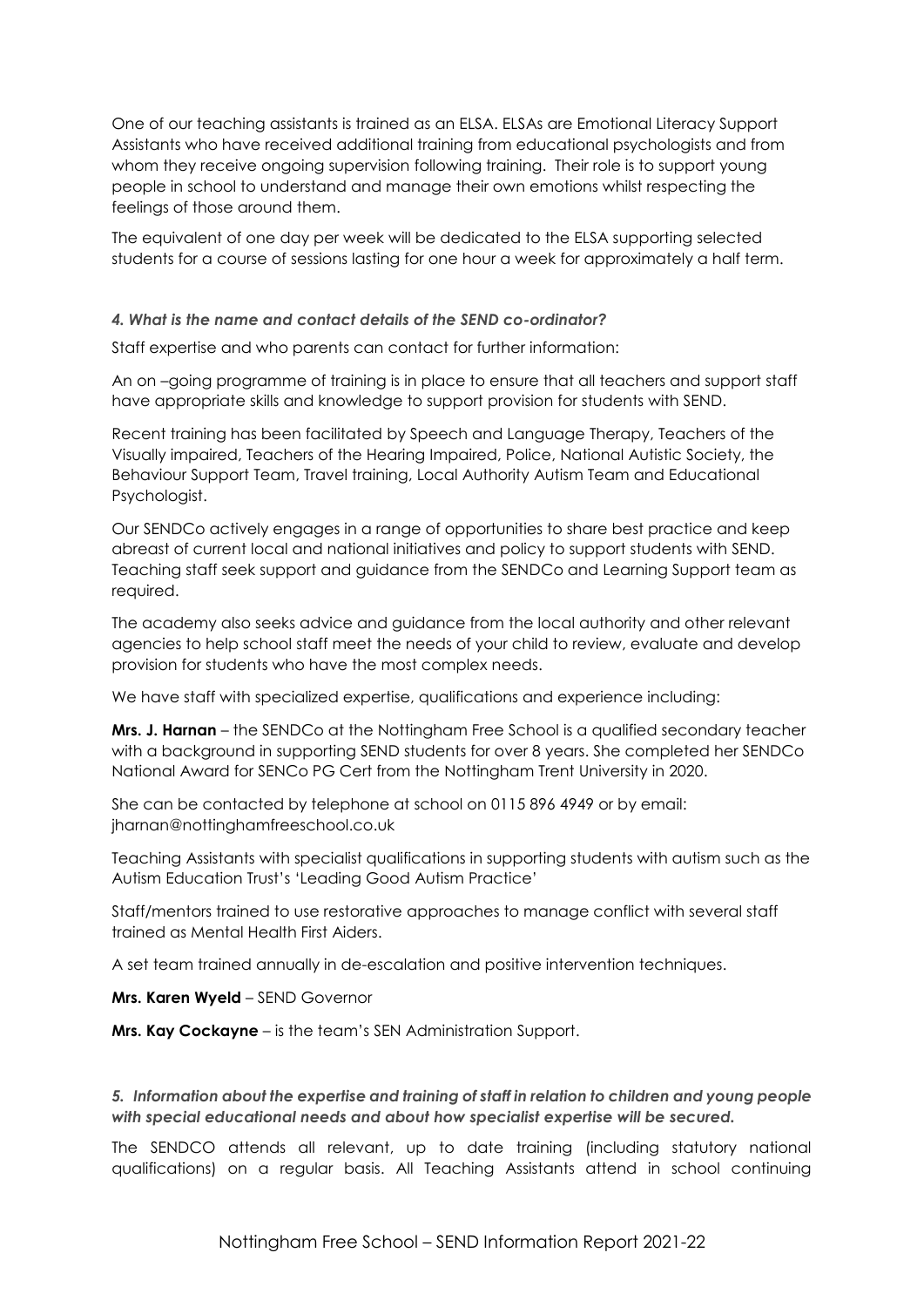professional development sessions (CPD) and individual CPD is encouraged. As a whole staff we have regular training and updates of SEND issues. There are a number of additional resources in school to provide further strategies for teaching children with SEND which are available to all staff. The SENDCO will attend all relevant Local Authority training. The Educational Psychology Service and other City SEN teams also provide training for staff on issues relevant to the school cohort. The SENDCO will also attend the Nova Education Trust, SENDCO network meetings.

# *6. How are equipment and facilities to support children and young people with special educational needs secured?*

Pupils with significant SEND will have access to Element 1 and 2 of a school's budget (up to £6,000 per year). Element 2 funding is a notional SEN budget allocated by a formula funded based on prior attainment and is not allocated to specific pupils.

Some pupils with SEND may access additional funding through the Higher Level Needs (HLN) Funding Panel at Nottingham City Council. In order to access this funding the SENDCO will write a bid in conjunction with class teachers, support staff and with the agreement of a member of SEND support services. Every effort will be made to secure additional funding from the HLN bidding process and other agencies should this be considered necessary. We work together with the other schools within our education trust to support the training needs of staff. The schools in the trust also support each other with specialist knowledge and joint training. The SENDCO and the Head of School allocate the funding in the best way they believe necessary to support individual children's needs. This may include:

- Small group teaching of English and Maths
- Teaching assistant support within the classroom as part of a small group
- Teaching assistant support outside the classroom as part of a small group
- Teaching assistant support on a one to one basis in the classroom
- Teaching assistant support on a one to one basis outside the classroom
- Assistive technology and specialist resources
- **Software**
- Intervention packages
- Staff training
- Specialist bought in staff e.g. counsellors, educational psychology services, SEN support teams, specialist tutors

The entrance to the main school building has an accessible approach and doors suitable for wheelchair access. The building is on two floors with a lift enabling full access to all rooms on both floors. Disabled toilets are available on both floors. Disabled parking is provided and the outside space is fully accessible.

# *7. What are the arrangements for consulting parents of children with special educational needs about, and involving such parents in, the education of their child?*

Parents/carers are invited to review meetings, parent information evenings and to contribute to the information shared with staff on their child. Information on support agencies, including the Parent Partnership Project, is available from the SENDCO. Parents are also made aware of the SENDCO during the transition process for pupils in year 6. Parents can contact their child's tutor via email or by phoning or emailing the school office. Parents are kept up to date with their child's progress through parent's evenings, reviews meetings, student review days and progress reports three times a year. In cases where more frequent regular contact with parents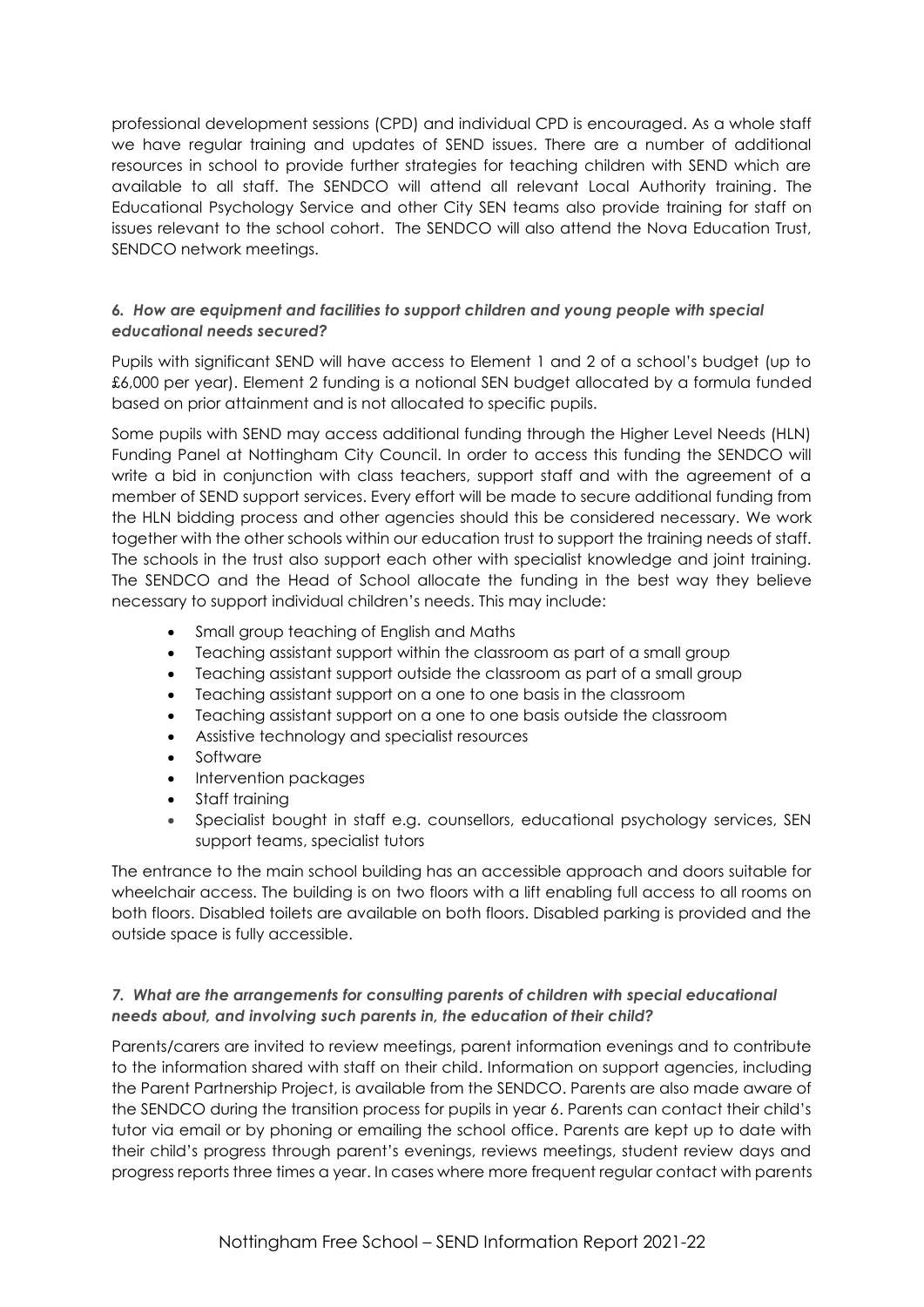is necessary, this will be arranged based on the individual pupil's needs. The SENDCO may also signpost parents of pupils with SEND to the local authority Parent Partnership service where specific advice, guidance and support may be required. If an assessment or referral indicates that a pupil has additional learning needs the parents and the pupil will always be consulted with regards to future provision. Parents are invited to attend meetings with external agencies regarding their child, and are kept up to date and consulted on any points of action drawn up in regards to the provision for their child. The school's SEND Governor Karen Wyeld can also be contacted in relation to SEND matters.

# *8. What are the arrangements for consulting young people with special educational needs about, and involving them in, their education?*

We value and celebrate children being able to express their views on all aspects of school life. This is usually carried out through the School Council, which has an open forum for any issues or viewpoints to be raised. If your child is on SEN Support or has an EHC Plan then their views will be obtained before or during any meetings and will form part of the review process.

# *9. What arrangements are made by the governing body relating to the treatment of complaints from parents of pupils with special educational needs concerning the provision made at the school?*

If a parent or carer has any concerns or complaints regarding the care or welfare of their child, an appointment can be made by them to speak to the SENDCO, who will try to resolve any difficulties and also be able to advise on formal procedures for complaint. The head teacher and senior leadership team will aim to resolve any complaints as soon as possible. A copy of the school complaints policy is available on the school website.

# *10. How does the governing body involve other bodies, including health and social services bodies, local authority support services and voluntary organisations, in meeting the needs of pupils with special educational needs and in supporting the families of such pupils?*

The school continues to build strong working relationships and links with external support services in order to fully support our SEND pupils, aid school inclusion and provide support for parents. The following services can be involved as and when it is necessary:

- Schools and Families Support Services
- Sensory Impaired Support
- Educational Psychology Service
- School nurse / Health Visitor
- Community Paediatrician
- Behaviour Support Team
- Autism Team
- Learning Support Team
- Sensory and Physical Team
- Community Educational Psychology Service
- Occupational Health/Physiotherapy
- Parent Partnership
- Targeted Support
- CAMHS